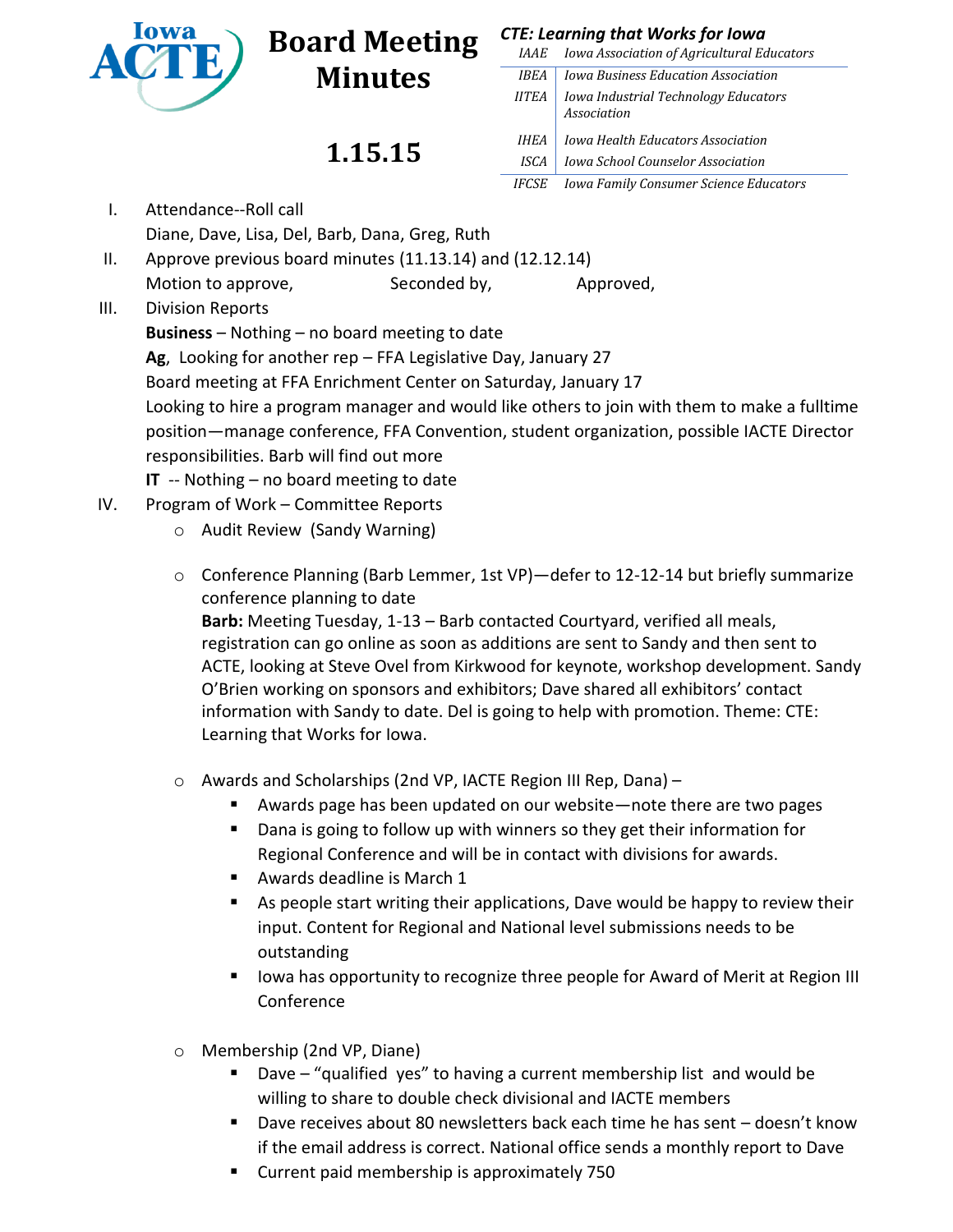- o Policy Development (Dave) and Del -- NPS
	- Del Students going to date: Ag students, IITEA Skills USA Chaperones not identified

Challenges: difficulty getting students due to money , difficulty getting chaperones due to cost, organizing trip for two students to date

What are we doing to address this? Barb is attending NPS and Del is attending.

Ag generally sends president elect and president. Barb suggests IACTE President elect and 2<sup>nd</sup> VP be NPS attendees in the future.

Dave – if Department of Ed is able to justify professional development for teachers to learn about legislative process, which would be a win-win for our budget. Can't use Perkins \$\$ for students so \$\$ from conference is how we need to fund student attendance at NPS.

- \$2000 in IACTE budget to help fund; FFA student completely covered so can completely fund 1 or 2 students.
- Motion was made to approve a contract with the Iowa DOE to increase IACTE Conference Sponsorship from \$2500 to \$4500 for fiscal year 2015. IACTE would work jointly with Iowa DOE to fund (2) professional development teacher scholarships to attend NPS not to exceed \$4999.99.

Greg moved to send out for board member approval by email vote

o Communications (Diane and Dana)

Dana – mockup limited by ACTE and by personal time to commit Dave – ISCA has a person who organizes their conference along with other roles; maybe this person would be willing to work on the website

- o Nominating Committee (Lisa and Dana)
	- No report

## V. Other

- o Region III Conference Update Dave Starting to get state showcase, tours identified Request in for a keynote speaker and working with several folks for the gallery walk. Eblasts going out soon
- VI. Motion to Adjourn

Moved by Greg, seconded by Lisa

Respectfully submitted,

Diane Cornilsen